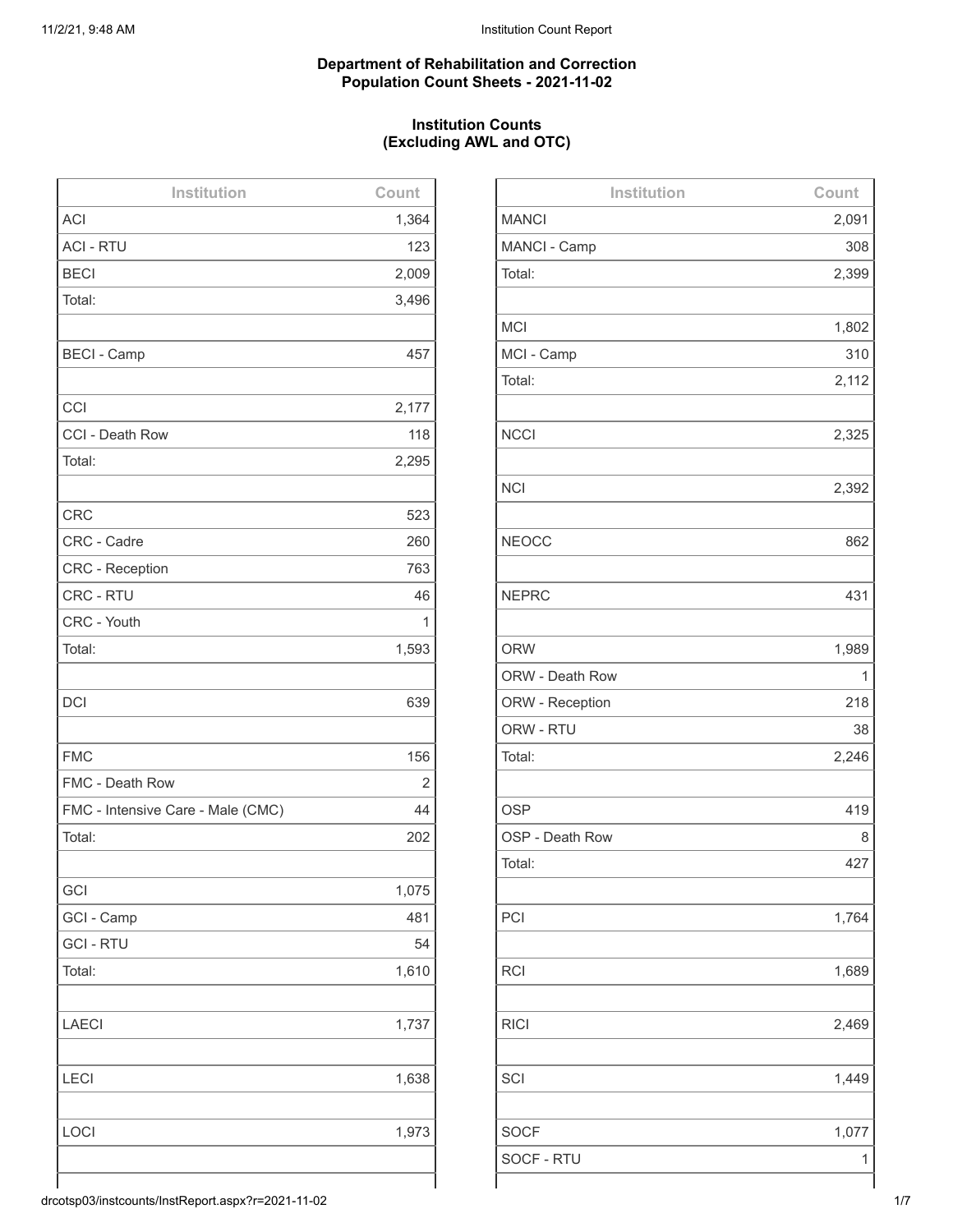| <b>LORCI</b>             | 796   |
|--------------------------|-------|
| <b>LORCI - Cadre</b>     | 179   |
| <b>LORCI - Reception</b> | 21    |
| Total:                   | 996   |
|                          |       |
| <b>MACI</b>              | 640   |
| <b>MACI - Minimum</b>    | 1,221 |
| Total:                   | 1,861 |

#### 11/2/21, 9:48 AM Institution Count Report

| Total:           |                          | 1,078  |
|------------------|--------------------------|--------|
|                  |                          |        |
| <b>TCI</b>       |                          | 996    |
| TCI - Camp       |                          | 337    |
| Total:           |                          | 1,333  |
|                  |                          |        |
| <b>TOCI</b>      |                          | 598    |
| <b>TOCI - PC</b> |                          | 126    |
| Total:           |                          | 724    |
|                  |                          |        |
| <b>WCI</b>       |                          | 966    |
| <b>WCI - RTU</b> |                          | 30     |
| Total:           |                          | 996    |
|                  |                          |        |
|                  | <b>Total Population:</b> | 43,193 |

\* The Total Population includes 30 Offenders with Reason Codes 30 & 31. \*\* The Total Population includes 29 Offenders with Reason Code 0A.

#### **Male Population by Security Level (Include AWL and Exclude OTC)**

| <b>Security Level</b>  |                   | <b>Body</b> | <b>AWL</b>   | $(-OTC)$       | Total  |
|------------------------|-------------------|-------------|--------------|----------------|--------|
| <b>Total Level E</b>   |                   | 1,030       | 4            | $\overline{4}$ | 1,030  |
| Total Level 4          |                   | 1,101       | 13           | 11             | 1,103  |
| Total Level 3          |                   | 8,980       | 110          | 95             | 8,995  |
| <b>Total Level 2</b>   |                   | 15,106      | 177          | 138            | 15,145 |
| <b>Total Level 1</b>   |                   | 13,463      | 134          | 85             | 13,512 |
| <b>Total Death Row</b> |                   | 131         | $\mathbf{0}$ | $\Omega$       | 131    |
|                        | <b>Total Male</b> | 39,811      | 438          | 333            | 39,916 |

#### **Female Population by Institution (Include AWL and Exclude OTC)**

| 38<br>3,321 | $\Omega$<br>41 | 0<br>31  | 3,331        |
|-------------|----------------|----------|--------------|
|             |                |          |              |
|             |                |          | 38           |
| 218         | 6              | 5        | 219          |
|             | 0              | 0        |              |
| 1,989       | 27             | 21       | 1,995        |
| 431         | 4              |          | 434          |
| 6           | 0              | 0        | 6            |
| 638         | $\overline{4}$ | 4        | 638          |
| <b>Body</b> | <b>AWL</b>     | $(-OTC)$ | <b>Total</b> |
|             |                |          |              |

**Total Population: 43,132 479 364 43,247**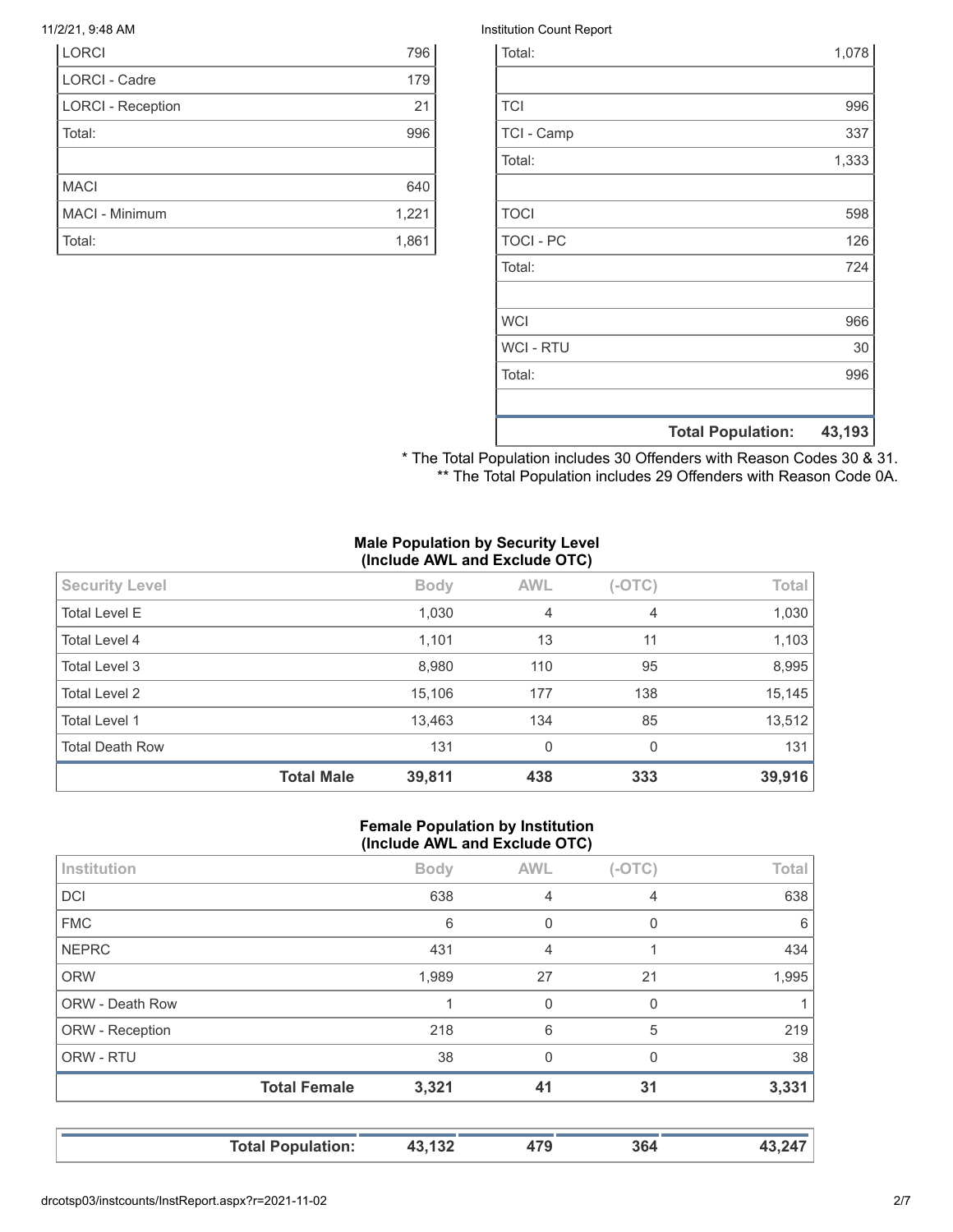| Male Population by Institution: Security Level 5 and E |
|--------------------------------------------------------|
| (Include AWL and Exclude OTC)                          |

| Institution  |                      | <b>Body</b>               | <b>AWL</b>                | $(-OTC)$                  | Total                     |
|--------------|----------------------|---------------------------|---------------------------|---------------------------|---------------------------|
| ACI          |                      | $\ensuremath{\mathsf{3}}$ | $\mathbf 0$               | $\mathbf 0$               | $\ensuremath{\mathsf{3}}$ |
| CRC          |                      | $\overline{2}$            | $\pmb{0}$                 | $\mathsf 0$               | $\overline{2}$            |
| CRC - RTU    |                      | $\sqrt{4}$                | $\mathbf 0$               | $\mathbf 0$               | $\overline{4}$            |
| ${\sf FMC}$  |                      | $\sqrt{2}$                | $\mathbf 0$               | $\,0\,$                   | $\sqrt{2}$                |
| LAECI        |                      | $\mathbf{1}$              | $\mathbf 0$               | $\mathsf{O}\xspace$       | $\mathbf{1}$              |
| LECI         |                      | $10$                      | $\pmb{0}$                 | $\mathbf 0$               | $10\,$                    |
| LOCI         |                      | $\mathbf{1}$              | $\mathbf 0$               | $\mathsf 0$               | $\mathbf{1}$              |
| <b>MACI</b>  |                      | 14                        | $\mathbf 0$               | $\mathbf 0$               | 14                        |
| <b>MANCI</b> |                      | 11                        | $\mathbf 0$               | $\mathsf 0$               | 11                        |
| MCI          |                      | $\mathfrak{S}$            | $\boldsymbol{0}$          | $\mathbf 0$               | $\mathfrak{S}$            |
| OSP          |                      | 292                       | $\mathbf{1}$              | $\mathbf{1}$              | 292                       |
| RCI          |                      | $\mathbf{1}$              | $\mathbf 0$               | $\mathbf 0$               | $\mathbf{1}$              |
| SCI          |                      | $\mathbf{1}$              | $\mathbf 0$               | $\mathsf 0$               | $\mathbf{1}$              |
| SOCF         |                      | 519                       | $\ensuremath{\mathsf{3}}$ | $\ensuremath{\mathsf{3}}$ | 519                       |
| TCI          |                      | 17                        | $\mathbf 0$               | $\mathsf 0$               | 17                        |
| <b>TOCI</b>  |                      | 136                       | $\mathbf 0$               | $\,0\,$                   | 136                       |
| TOCI - PC    |                      | $\mathbf{1}$              | $\mathbf 0$               | $\mathbf 0$               | $\mathbf{1}$              |
| WCI          |                      | $\,6\,$                   | $\pmb{0}$                 | $\,0\,$                   | $\,6\,$                   |
| WCI - RTU    |                      | $\,6\,$                   | $\mathbf 0$               | $\mathsf 0$               | $\,6\,$                   |
|              | <b>Total Level 5</b> | 1,030                     | 4                         | 4                         | 1,030                     |

# **Male Population by Institution: Security Level 4 (Include AWL and Exclude OTC)**

| Institution                       | <b>Body</b> | <b>AWL</b>       | $(-OTC)$    | Total |
|-----------------------------------|-------------|------------------|-------------|-------|
| <b>ACI</b>                        | 4           | 0                | 0           | 4     |
| <b>CRC</b>                        | 3           | 0                | 0           | 3     |
| CRC - Reception                   | 1           | $\mathbf 0$      | 0           |       |
| CRC - RTU                         | 10          | $\boldsymbol{0}$ | 0           | 10    |
| FMC - Intensive Care - Male (CMC) | 1           | $\mathbf 0$      | $\mathbf 0$ |       |
| <b>LORCI</b>                      | 3           | 1                |             | 3     |
| <b>MACI</b>                       | 11          | $\mathbf 0$      | 0           | 11    |
| <b>OSP</b>                        | 103         | 0                | $\Omega$    | 103   |
| <b>SOCF</b>                       | 503         | 9                | 8           | 504   |
| SOCF - RTU                        | 1           | $\mathbf 0$      | $\mathbf 0$ |       |
| <b>TOCI</b>                       | 438         | 3                | 2           | 439   |
| <b>TOCI - PC</b>                  | 13          | $\mathbf 0$      | 0           | 13    |
| <b>WCI-RTU</b>                    | 10          | 0                | 0           | 10    |
| <b>Total Level 4</b>              | 1,101       | 13               | 11          | 1,103 |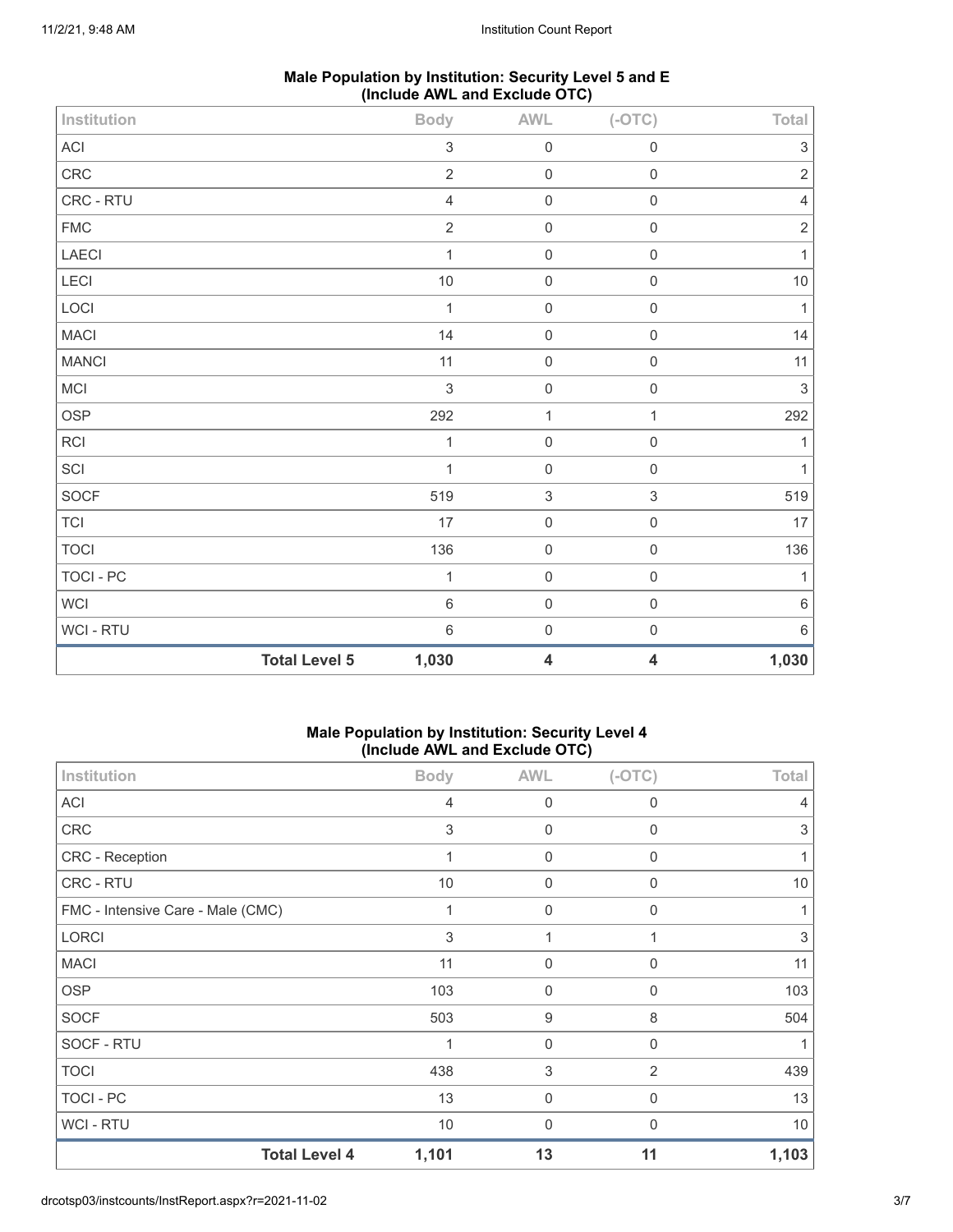|                                   |                | $($ nolddo $A$ i e dha Exolddo $O(1)$ |                           |                |
|-----------------------------------|----------------|---------------------------------------|---------------------------|----------------|
| Institution                       | <b>Body</b>    | <b>AWL</b>                            | $(-OTC)$                  | Total          |
| <b>ACI</b>                        | 16             | $\boldsymbol{0}$                      | $\mathbf 0$               | 16             |
| <b>ACI - RTU</b>                  | $\mathbf{1}$   | $\mathbf 0$                           | $\mathsf 0$               | $\mathbf{1}$   |
| <b>BECI</b>                       | 15             | $\sqrt{2}$                            | $\sqrt{2}$                | 15             |
| CCI                               | $\sqrt{3}$     | $\mathbf 0$                           | $\mathsf{O}\xspace$       | $\mathsf 3$    |
| CRC                               | 323            | 15                                    | 14                        | 324            |
| CRC - Cadre                       | 5              | $\mathbf 0$                           | $\mathbf 0$               | $\sqrt{5}$     |
| CRC - Reception                   | 594            | $10$                                  | $\boldsymbol{9}$          | 595            |
| CRC - RTU                         | 31             | $\boldsymbol{0}$                      | $\mathsf{O}\xspace$       | 31             |
| <b>FMC</b>                        | $\overline{4}$ | $\mathsf{O}\xspace$                   | $\mathbf 0$               | $\overline{4}$ |
| FMC - Intensive Care - Male (CMC) | $\sqrt{2}$     | $\boldsymbol{0}$                      | $\mathbf 0$               | $\sqrt{2}$     |
| GCI                               | $\mathbf{1}$   | $\mathbf 0$                           | $\mathbf 0$               | $\mathbf{1}$   |
| LAECI                             | 18             | $\mathbf 0$                           | $\mathsf{O}\xspace$       | 18             |
| LECI                              | 1,288          | 10                                    | $\,8\,$                   | 1,290          |
| LOCI                              | $\overline{4}$ | $\mathbf 0$                           | $\mathbf 0$               | $\overline{4}$ |
| LORCI                             | 400            | 29                                    | 28                        | 401            |
| <b>LORCI - Cadre</b>              | 66             | $\mathsf{O}\xspace$                   | $\mathbf 0$               | 66             |
| <b>LORCI - Reception</b>          | 15             | $\ensuremath{\mathsf{3}}$             | $\ensuremath{\mathsf{3}}$ | 15             |
| <b>MACI</b>                       | 545            | $\sqrt{2}$                            | $\sqrt{2}$                | 545            |
| <b>MANCI</b>                      | 1,779          | 17                                    | 13                        | 1,783          |
| MCI                               | 10             | $\mathsf{O}\xspace$                   | $\mathbf 0$               | $10$           |
| <b>NCCI</b>                       | 15             | $\mathbf 0$                           | $\mathbf 0$               | 15             |
| <b>NCI</b>                        | 16             | $\mathbf 0$                           | $\mathbf 0$               | 16             |
| <b>NEOCC</b>                      | 541            | 12                                    | $10$                      | 543            |
| <b>OSP</b>                        | 4              | $\boldsymbol{0}$                      | $\mathbf 0$               | $\overline{4}$ |
| PCI                               | 34             | $\mathbf{1}$                          | $\mathbf{1}$              | 34             |
| RCI                               | 1,458          | $\ensuremath{\mathsf{3}}$             | $\mathbf{3}$              | 1,458          |
| <b>RICI</b>                       | 12             | $\mathsf{O}\xspace$                   | $\mathsf{O}\xspace$       | 12             |
| SCI                               | 22             | $\mathsf 0$                           | $\mathsf{O}\xspace$       | 22             |
| SOCF                              | 53             | $\mathbf{1}$                          | $\mathsf 0$               | 54             |
| <b>TCI</b>                        | 827            | $\mathbf{1}$                          | $\mathbf{1}$              | 827            |
| TCI - Camp                        | $\mathbf{1}$   | $\mathsf{O}\xspace$                   | $\mathsf{O}\xspace$       | $\mathbf{1}$   |
| <b>TOCI</b>                       | 18             | $\mathbf{1}$                          | $\,0\,$                   | $19$           |
| <b>TOCI - PC</b>                  | 50             | $\mathsf{O}\xspace$                   | $\,0\,$                   | 50             |
| <b>WCI</b>                        | 797            | $\ensuremath{\mathsf{3}}$             | $\mathbf{1}$              | 799            |
| WCI - RTU                         | 12             | $\mathsf 0$                           | $\mathsf{O}\xspace$       | 12             |
| <b>Total Level 3</b>              | 8,980          | 110                                   | 95                        | 8,995          |

# **Male Population by Institution: Security Level 3 (Include AWL and Exclude OTC)**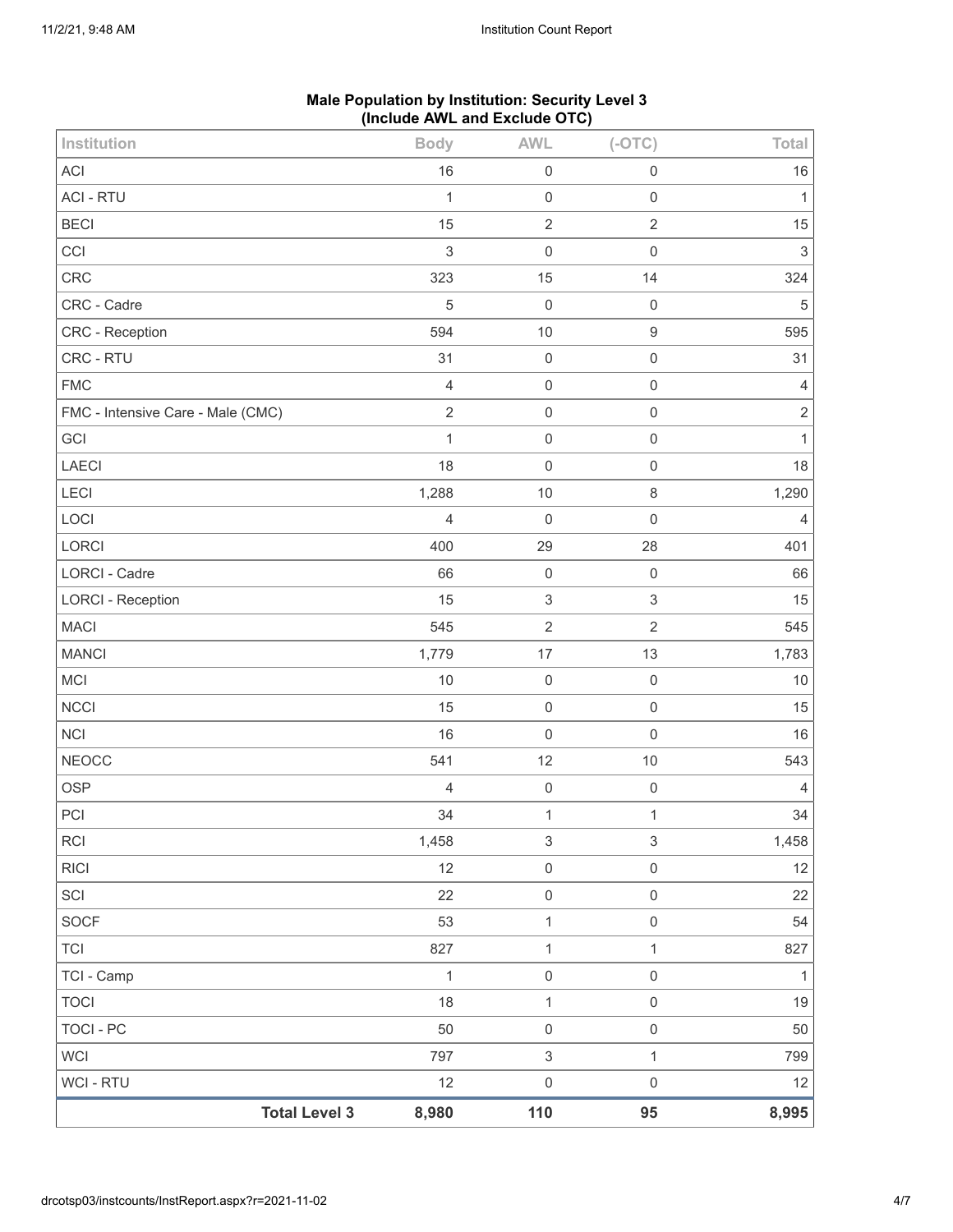# **Male Population by Institution: Security Level 2 (Include AWL and Exclude OTC)**

| Institution                       | <b>Body</b>    | <b>AWL</b>                | $(-OTC)$            | Total          |
|-----------------------------------|----------------|---------------------------|---------------------|----------------|
| ACI                               | 769            | $\overline{4}$            | $\mathbf 0$         | 773            |
| <b>ACI - RTU</b>                  | 97             | $\mathbf 0$               | $\mathsf{O}\xspace$ | 97             |
| <b>BECI</b>                       | 1,283          | 12                        | $\,8\,$             | 1,287          |
| CCI                               | 1,639          | 8                         | 6                   | 1,641          |
| <b>CRC</b>                        | 80             | $\,$ 5 $\,$               | 5                   | 80             |
| CRC - Cadre                       | 224            | $\mathbf 0$               | $\mathbf 0$         | 224            |
| CRC - Reception                   | 93             | $\sqrt{3}$                | 3                   | 93             |
| CRC - RTU                         | $\mathbf{1}$   | $\mathbf 0$               | $\mathbf 0$         | 1              |
| CRC - Youth                       | $\mathbf 1$    | $\sqrt{2}$                | $\sqrt{2}$          | $\mathbf{1}$   |
| <b>DCI</b>                        | $\mathbf{1}$   | $\mathbf 0$               | $\mathbf 0$         | $\mathbf{1}$   |
| <b>FMC</b>                        | 12             | $\sqrt{5}$                | $\mathsf{O}\xspace$ | 17             |
| FMC - Intensive Care - Male (CMC) | 11             | $\mathbf 0$               | $\mathbf 0$         | 11             |
| GCI                               | 538            | $\sqrt{5}$                | 4                   | 539            |
| GCI - Camp                        | 1              | $\mathbf 0$               | $\mathbf 0$         | 1              |
| <b>GCI - RTU</b>                  | 45             | $\mathbf 0$               | $\mathbf 0$         | 45             |
| <b>LAECI</b>                      | 983            | 18                        | 18                  | 983            |
| <b>LECI</b>                       | 340            | $\,0\,$                   | $\,0\,$             | 340            |
| LOCI                              | 976            | $\overline{7}$            | $\overline{4}$      | 979            |
| LORCI                             | 138            | 22                        | 21                  | 139            |
| <b>LORCI - Cadre</b>              | 55             | $\mathbf 0$               | $\mathbf 0$         | 55             |
| <b>LORCI - Reception</b>          | $\overline{2}$ | $\mathbf 0$               | $\mathbf 0$         | $\overline{2}$ |
| <b>MACI</b>                       | 70             | $\mathbf{1}$              | $\mathbf{1}$        | 70             |
| <b>MANCI</b>                      | 261            | $\ensuremath{\mathsf{3}}$ | 3                   | 261            |
| MCI                               | 1,214          | $\boldsymbol{7}$          | $\boldsymbol{7}$    | 1,214          |
| <b>NCCI</b>                       | 874            | $\,8\,$                   | $\boldsymbol{7}$    | 875            |
| <b>NCI</b>                        | 1,354          | 13                        | 11                  | 1,356          |
| <b>NEOCC</b>                      | 321            | $\boldsymbol{9}$          | $\boldsymbol{9}$    | 321            |
| PCI                               | 940            | 10                        | 5                   | 945            |
| <b>RCI</b>                        | 229            | $\overline{2}$            | $\overline{2}$      | 229            |
| <b>RICI</b>                       | 1,362          | 20                        | 16                  | 1,366          |
| SCI                               | 894            | 11                        | 6                   | 899            |
| <b>SOCF</b>                       | $\mathbf{1}$   | $\mathbf 0$               | $\mathbf 0$         | 1              |
| <b>TCI</b>                        | 124            | $\mathbf{1}$              | $\mathsf{O}\xspace$ | 125            |
| TCI - Camp                        | $\overline{5}$ | $\mathbf 0$               | $\mathsf{O}\xspace$ | $\sqrt{5}$     |
| <b>TOCI</b>                       | $\,6\,$        | $\mathbf 0$               | $\mathsf{O}\xspace$ | $\,6\,$        |
| <b>TOCI - PC</b>                  | 62             | $\mathbf 0$               | $\mathbf 0$         | 62             |
| <b>WCI</b>                        | 100            | $\mathbf 1$               | $\mathsf{O}\xspace$ | 101            |
| <b>Total Level 2</b>              | 15,106         | 177                       | 138                 | 15,145         |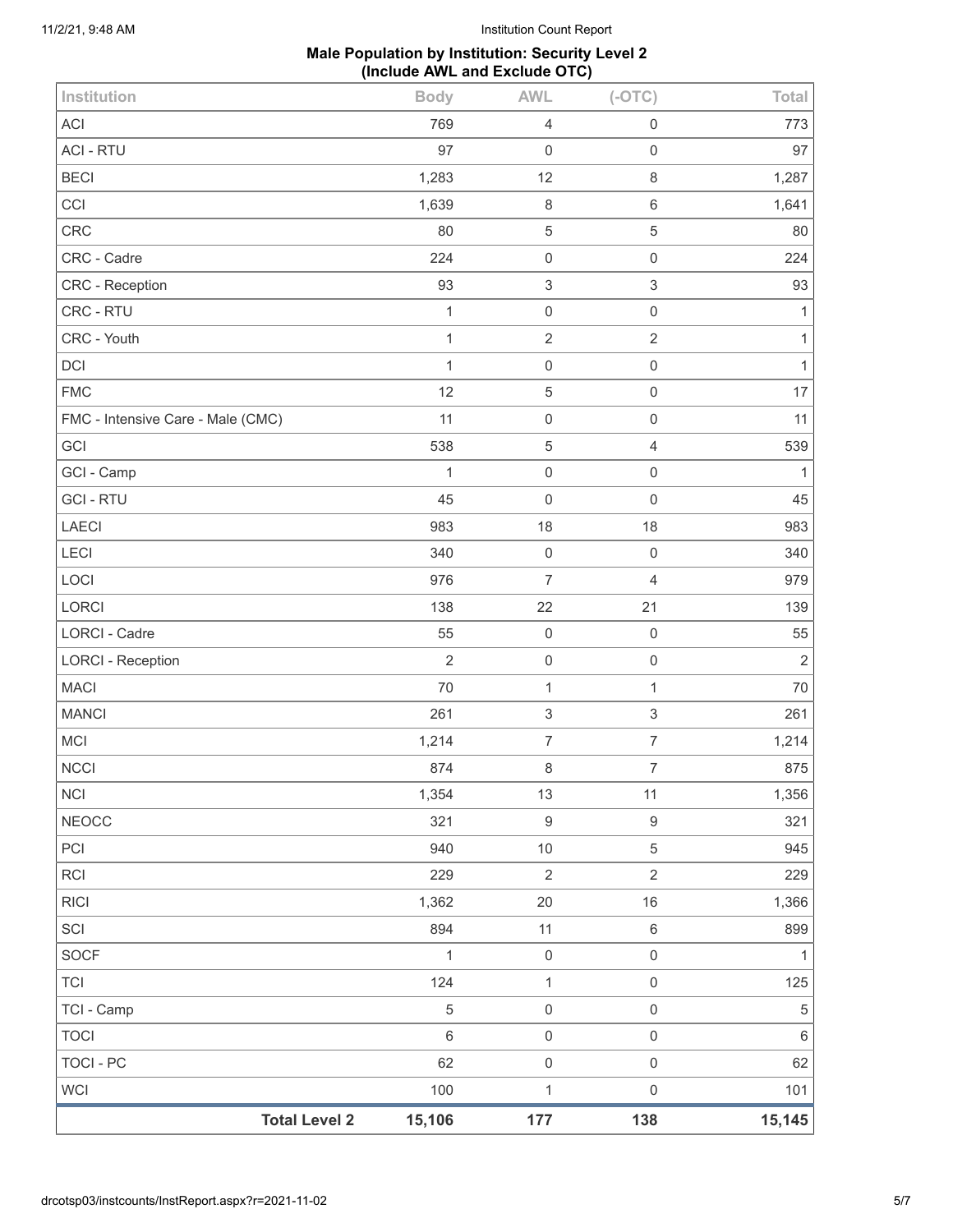11/2/21, 9:48 AM Institution Count Report

# **Male Population by Institution: Security Level 1 (Include AWL and Exclude OTC)**

| Institution                       | <b>Body</b> | <b>AWL</b>          | $(-OTC)$                  | Total  |
|-----------------------------------|-------------|---------------------|---------------------------|--------|
| <b>ACI</b>                        | 572         | $\boldsymbol{9}$    | 4                         | 577    |
| <b>ACI - RTU</b>                  | 25          | $\mathsf 0$         | $\mathsf{O}\xspace$       | 25     |
| <b>BECI</b>                       | 711         | $\,8\,$             | $\overline{7}$            | 712    |
| <b>BECI - Camp</b>                | 457         | $\mathbf 0$         | $\mathsf{O}\xspace$       | 457    |
| CCI                               | 535         | $6\,$               | $\sqrt{2}$                | 539    |
| <b>CRC</b>                        | 61          | $\overline{2}$      | $\sqrt{2}$                | 61     |
| CRC - Cadre                       | 31          | $\mathbf 0$         | $\mathsf{O}\xspace$       | 31     |
| CRC - Reception                   | 70          | $\overline{4}$      | $\overline{4}$            | 70     |
| <b>FMC</b>                        | 132         | $\mathbf 0$         | 0                         | 132    |
| FMC - Intensive Care - Male (CMC) | 30          | $\mathbf 0$         | $\mathsf{O}\xspace$       | 30     |
| GCI                               | 536         | $\,6\,$             | $\mathbf 5$               | 537    |
| GCI - Camp                        | 480         | $\mathbf 0$         | $\mathsf{O}\xspace$       | 480    |
| <b>GCI-RTU</b>                    | $\mathsf g$ | $\mathbf 0$         | 0                         | $9\,$  |
| <b>LAECI</b>                      | 735         | $\,6\,$             | 4                         | 737    |
| LOCI                              | 992         | $\overline{7}$      | $\ensuremath{\mathsf{3}}$ | 996    |
| LORCI                             | 255         | $\boldsymbol{7}$    | $\overline{7}$            | 255    |
| <b>LORCI - Cadre</b>              | 58          | $\mathbf 0$         | $\mathsf{O}\xspace$       | 58     |
| <b>LORCI - Reception</b>          | 4           | $\mathbf 0$         | $\mathbf 0$               | 4      |
| MACI - Minimum                    | 1,221       | 13                  | 10                        | 1,224  |
| <b>MANCI</b>                      | 40          | $\overline{7}$      | 6                         | 41     |
| MANCI - Camp                      | 308         | $\mathbf 0$         | $\mathsf{O}\xspace$       | 308    |
| <b>MCI</b>                        | 575         | $\boldsymbol{9}$    | $\ensuremath{\mathsf{3}}$ | 581    |
| MCI - Camp                        | 310         | $\mathbf 0$         | $\mathsf 0$               | 310    |
| <b>NCCI</b>                       | 1,436       | $\,$ 5 $\,$         | $\mathbf 5$               | 1,436  |
| <b>NCI</b>                        | 1,021       | $\boldsymbol{9}$    | 6                         | 1,024  |
| <b>OSP</b>                        | 20          | 1                   | 1                         | $20\,$ |
| PCI                               | 790         | 17                  | $\overline{4}$            | 803    |
| <b>RICI</b>                       | 1,095       | $\,6\,$             | $\,$ 3 $\,$               | 1,098  |
| SCI                               | 532         | $\sqrt{5}$          | $\overline{4}$            | 533    |
| SOCF                              | 1           | $\mbox{O}$          | $\mathsf{O}\xspace$       | 1      |
| <b>TCI</b>                        | 28          | $\boldsymbol{7}$    | $\,$ 5 $\,$               | 30     |
| TCI - Camp                        | 331         | $\mathsf{O}\xspace$ | $\mathsf{O}\xspace$       | 331    |
| <b>WCI</b>                        | 62          | $\mathbf 0$         | $\mathsf{O}\xspace$       | 62     |
| <b>Total Level 1</b>              | 13,463      | 134                 | 85                        | 13,512 |

# **High Offender ID's**

Correctional Reception Center: A795154 Lorain Correctional Institution: A789829